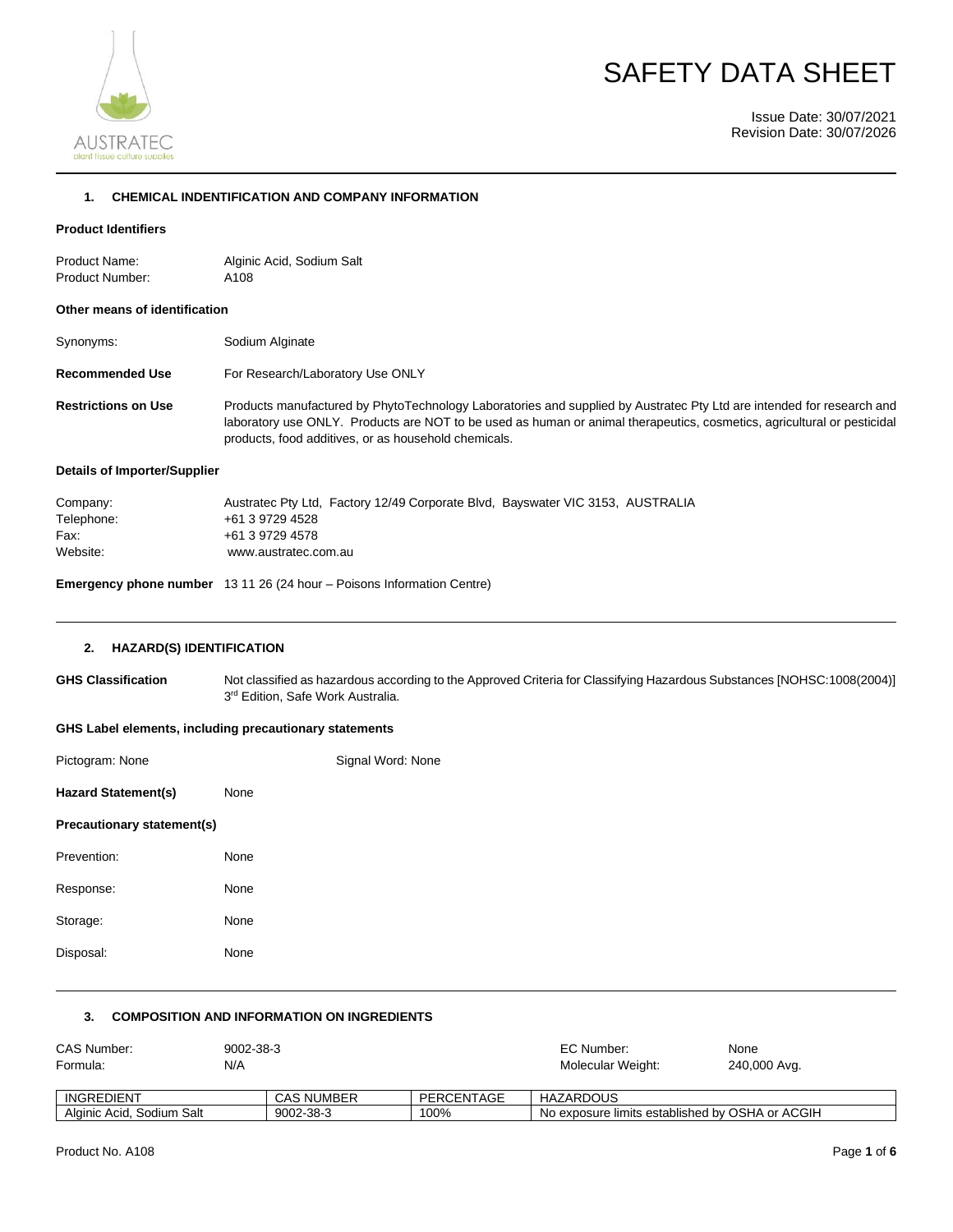#### **4. FIRST AID MEASURES**

### **Description of first aid measures**

General advice: Consult a doctor/physician. Show this safety data sheet to the doctor in attendance.

Ingestion: MAY CAUSE IRRITATION IF SWALLOWED. If swallowed, wash mouth out with water. Never give anything by mouth to an unconscious person. Seek medical attention.

Inhalation: MAY CAUSE IRRITATION TO RESPIRATORY TRACT. Safely remove person to fresh air. If not breathing, begin cardiopulmonary resuscitation (CPR). If breathing is difficult, ensure clear airway and give oxygen. Seek medical attention.

Eye contact: DIRECT CONTACT MAY CAUSE IRRITATION, REDNESS, TEARING, OR BLURRED VISION. Flush eye out immediately with water for at least 15 minutes. Eyelids should be held away from the eyeball to ensure thorough rinsing. Seek medical attention if irritation persists.

Skin contact: MAY CAUSE IRRITATION, REDDENING, ITCHING OR INFLAMATION. Wash area thoroughly with soap and water. Remove and wash contaminated clothing. Seek medical attention.

#### **Most important symptoms and effects, both acute and delayed**

See section 2 and/or section 11

#### **Recommendation for immediate medical attention and special treatment needed**

No data available

# **5. FIRE FIGHTING MEASURES**

| Suitable extinguishing media                                    | Water spray, carbon dioxide, dry chemical powder, or appropriate foam. Use extinguishing media<br>suitable for surrounding fire.                                                        |
|-----------------------------------------------------------------|-----------------------------------------------------------------------------------------------------------------------------------------------------------------------------------------|
| Specific hazards arising from the chemical                      |                                                                                                                                                                                         |
| Hazardous combustion products:                                  | May emit toxic fumes under fire conditions.                                                                                                                                             |
| Toxic gases produced:                                           | Carbon dioxide and carbon monoxide.                                                                                                                                                     |
| Special protective equipment and<br>precaution for firefighters | In the event of fire, wear full protective clothing and NIOSH (US) or EN145 (EU) approved self<br>contained breathing apparatus. Evacuate the area and fight fire from a safe distance. |

#### **6. ACCIDENTAL RELEASE MEASURES**

| Personal precautions, protective<br>equipment and emergency procedures | Use personal protection equipment (PPE) recommended in Section 8. Avoid dust formation. Avoid<br>breathing vapors, mist or gas. Ensure adequate ventilation especially in confined areas. Evacuate<br>personnel to safe areas. Avoid breathing dust. |
|------------------------------------------------------------------------|------------------------------------------------------------------------------------------------------------------------------------------------------------------------------------------------------------------------------------------------------|
| <b>Environmental precautions</b>                                       | Prevent further leakage or spillage if safe to do so. Do not let product enter drains.                                                                                                                                                               |
| Methods and materials for containment<br>and cleanup                   | Wear suitable protective clothing. Avoid dust formation. Carefully sweep up and remove. Place<br>in a dry container and cover. Remove from area for safe disposal (see section 13). Flush spill area<br>with water. Do not let product enter drain.  |

# **7. HANDLING AND STORAGE**

| Precautions for safe handling | Avoid contact with skin and eyes. Avoid dust formation and aerosols. Avoid incompatible substances. |
|-------------------------------|-----------------------------------------------------------------------------------------------------|
|                               | Provide appropriate exhaust ventilation where dust is formed. Wash thoroughly after use.            |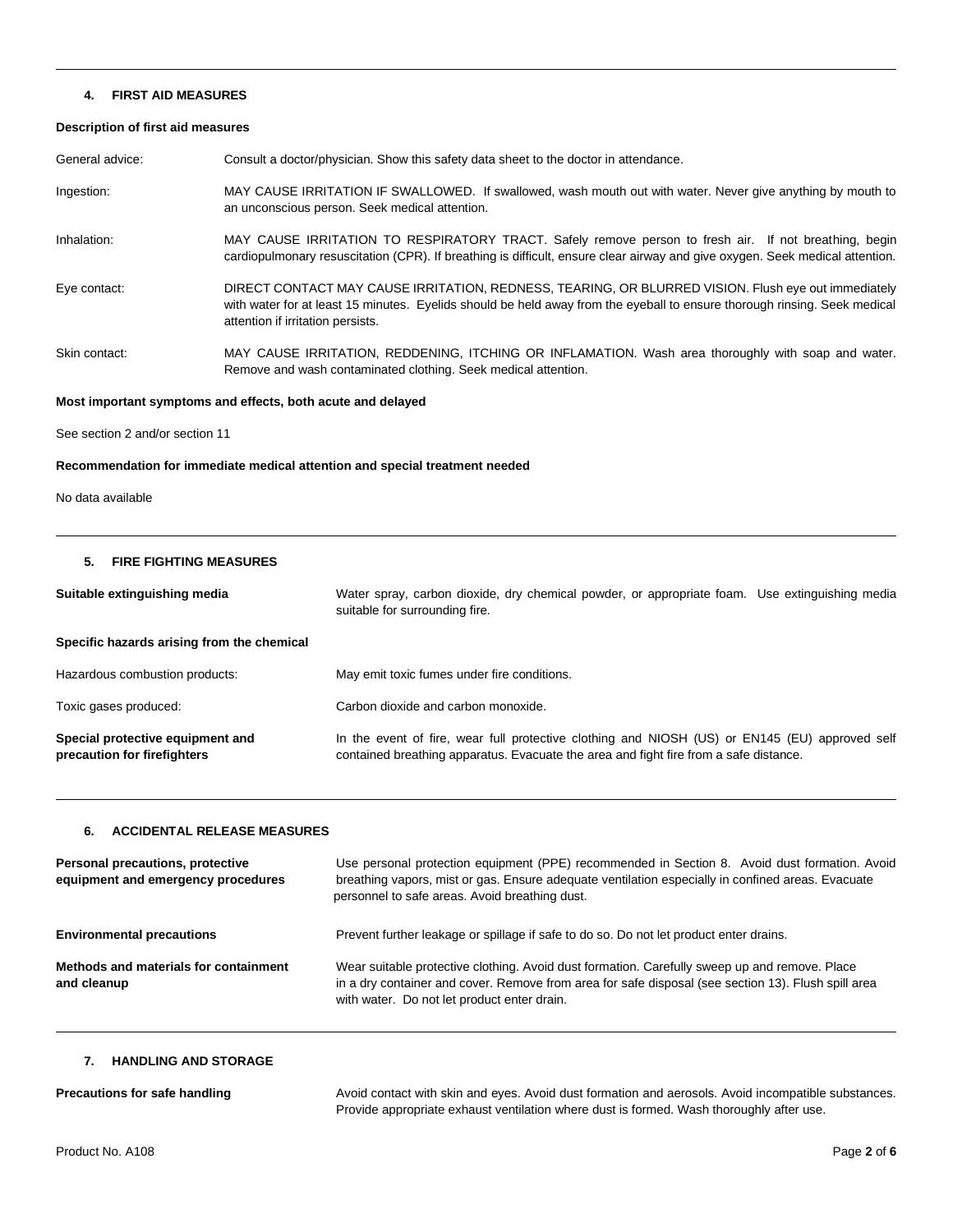| <b>Conditions for safe storage</b>     | Keep in a tightly closed container and store in a cool, dry and well ventilated area. |
|----------------------------------------|---------------------------------------------------------------------------------------|
| <b>Recommended Storage Temperature</b> | Room Temperature.                                                                     |
| <b>Incompatibilities</b>               | Strong oxidizing agents.                                                              |

# **8. EXPOSURE CONTROLS AND PERSONAL PROTECTION**

| <b>Exposure control measures</b>            |                                                                                                                                                                          |
|---------------------------------------------|--------------------------------------------------------------------------------------------------------------------------------------------------------------------------|
| Australian Exposure Standards (TWA;STEL):   | No data available                                                                                                                                                        |
| OSHA's permissable exposure limits (PEL's): | No data available                                                                                                                                                        |
| ACGIH threshold limit values (TLV's):       | No data available                                                                                                                                                        |
| <b>Engineering controls</b>                 | Handle in accordance to general industrial hygiene and chemical safety practice.                                                                                         |
| Personal protective equipment (PPE)         |                                                                                                                                                                          |
| Eye Face Protection:                        | Chemical safety shield, glasses or goggles approved under NIOSH (US) or EN166 (EU). Have eye<br>washing facilities readily available where eye contact can occur.        |
| <b>Skin Protection:</b>                     | Suitable protective gloves.                                                                                                                                              |
| <b>Body Protection:</b>                     | Lab coat or protective chemical suit. Protective equipment must be selected in accordance to the<br>amount of dangerous substance within the specific workplace.         |
| <b>Respiratory Protection:</b>              | Use an appropriate dust mask. Use N95 (US) or type P1 (EN143) dust mask where dust level is a<br>nuisance. Appropriate respirator approved under NIOSH (US) or CEN (EU). |

# **9. PHYSICAL AND CHEMICAL PROPERTIES**

| Appearance                          | Off-white to cream powder |
|-------------------------------------|---------------------------|
| Odour                               | Odourless                 |
| <b>Odour threshold</b>              | No data available         |
| рH                                  | No data available         |
| <b>Melting point</b>                | No data available         |
| Initial boiling point/boiling range | No data available         |
| Flash point (closed cup)            | No data available         |
| <b>Evaporation rate</b>             | No data available         |
| Flammability (solid, gas)           | No data available         |
| Flammable limits (upper %)          | No data available         |
| Flammable limits (lower %)          | No data available         |
| Vapour pressure                     | No data available         |
| Vapour density                      | No data available         |
| <b>Relative density</b>             | No data available         |
| <b>Solubility</b>                   | Soluble in water          |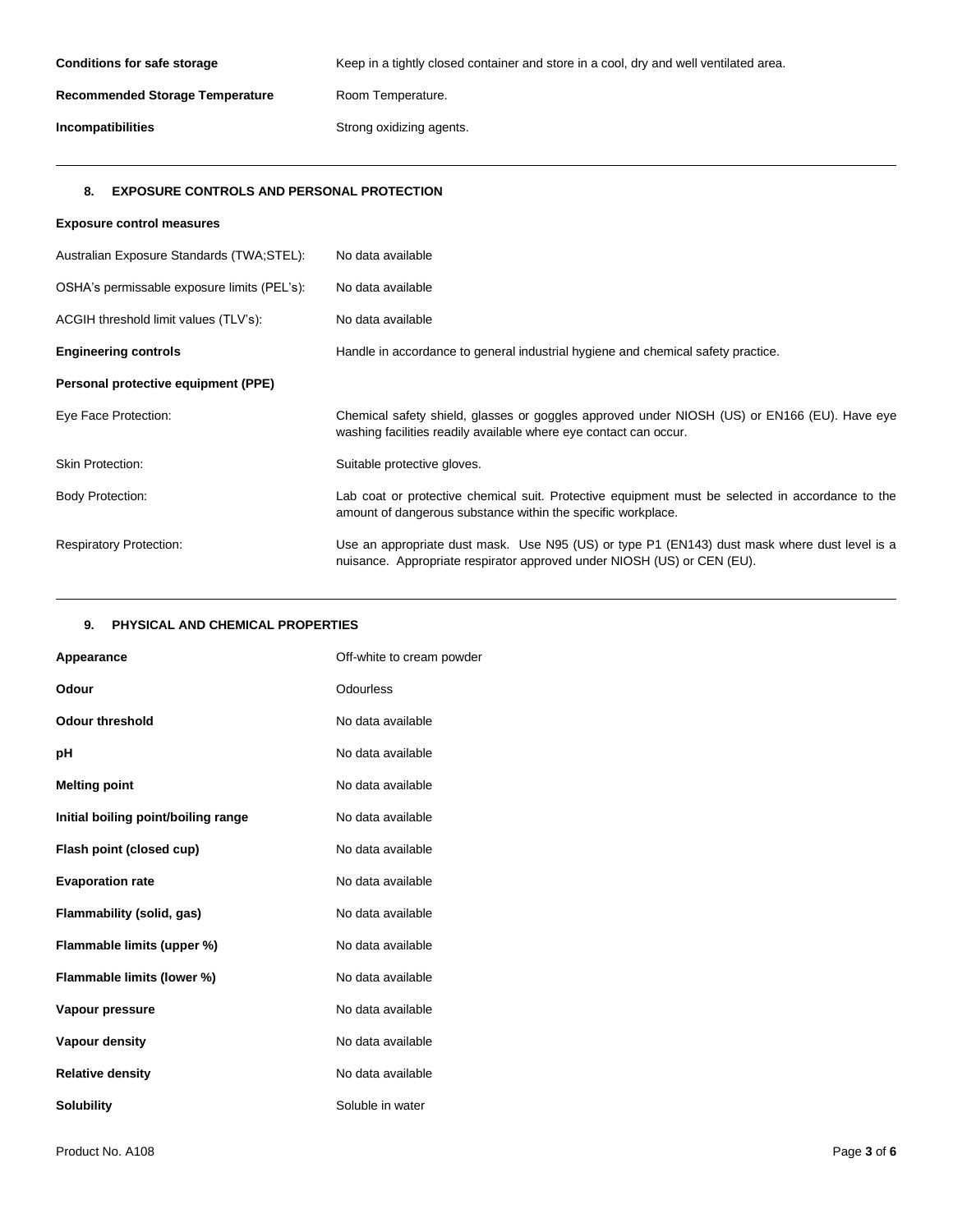| Partition coefficient (n-octanol/water) | No data available |
|-----------------------------------------|-------------------|
| <b>Auto-ignition temperature</b>        | No data available |
| Decomposition temperature               | No data available |
| Viscosity                               | No data available |

| <b>Reactivity</b>                  | No data available                                                         |
|------------------------------------|---------------------------------------------------------------------------|
| <b>Chemical stability</b>          | Stable under normal conditions of use and recommended storage conditions. |
| Possibility of hazardous reactions | No data available                                                         |
| <b>Conditions to avoid</b>         | Moist air.                                                                |
| Incompatible materials             | Strong oxidizing agents.                                                  |
| Hazardous decomposition products   | Carbon dioxide, carbon monoxide.                                          |

# **11. TOXICOLOGICAL INFORMATION**

**10. STABILITY AND REACTIVITY**

| <b>Acute toxicity</b>                     | $LD_{50}$ (Oral, Rat)(mg/Kg):<br>$LD_{50}$ (IV, Rat)(mg/Kg):<br>$LD_{50}$ (IVI, Rabbit) (mg/Kg): | >5000<br>100<br>1000                                |  |
|-------------------------------------------|--------------------------------------------------------------------------------------------------|-----------------------------------------------------|--|
| <b>Skin corrosion/irritation</b>          | No data available                                                                                |                                                     |  |
| Serious eye damage/irritation             | No data available                                                                                |                                                     |  |
| Respiratory or skin sensitisation         | No data available                                                                                |                                                     |  |
| Germ cell mutagenicity                    | No data available                                                                                |                                                     |  |
| Carcinogenicity                           | NTP:<br>IARC:<br>Z List:<br>OSHA Reg:                                                            | N <sub>o</sub><br><b>No</b><br>N <sub>o</sub><br>No |  |
| <b>Reproductive toxicity</b>              | No data available.                                                                               |                                                     |  |
| Specific target organ toxicity (STOT)     | Single Exposure:<br>Repeated Exposure:                                                           | No data available<br>No data available              |  |
| <b>Aspiration hazard</b>                  | No data available                                                                                |                                                     |  |
| <b>Target organs</b>                      | No data available                                                                                |                                                     |  |
| Medical conditions aggravated by exposure | No data available                                                                                |                                                     |  |
| <b>Routes of entry</b>                    | Inhalation, ingestion.                                                                           |                                                     |  |
| Symptoms associated with overexposure     | Irritation, sneezing, gastrointestinal upset.                                                    |                                                     |  |
| <b>NIOSH/RTECS No.</b>                    | AZ5820000                                                                                        |                                                     |  |

**The toxicological properties of this product have not been thoroughly investigated.**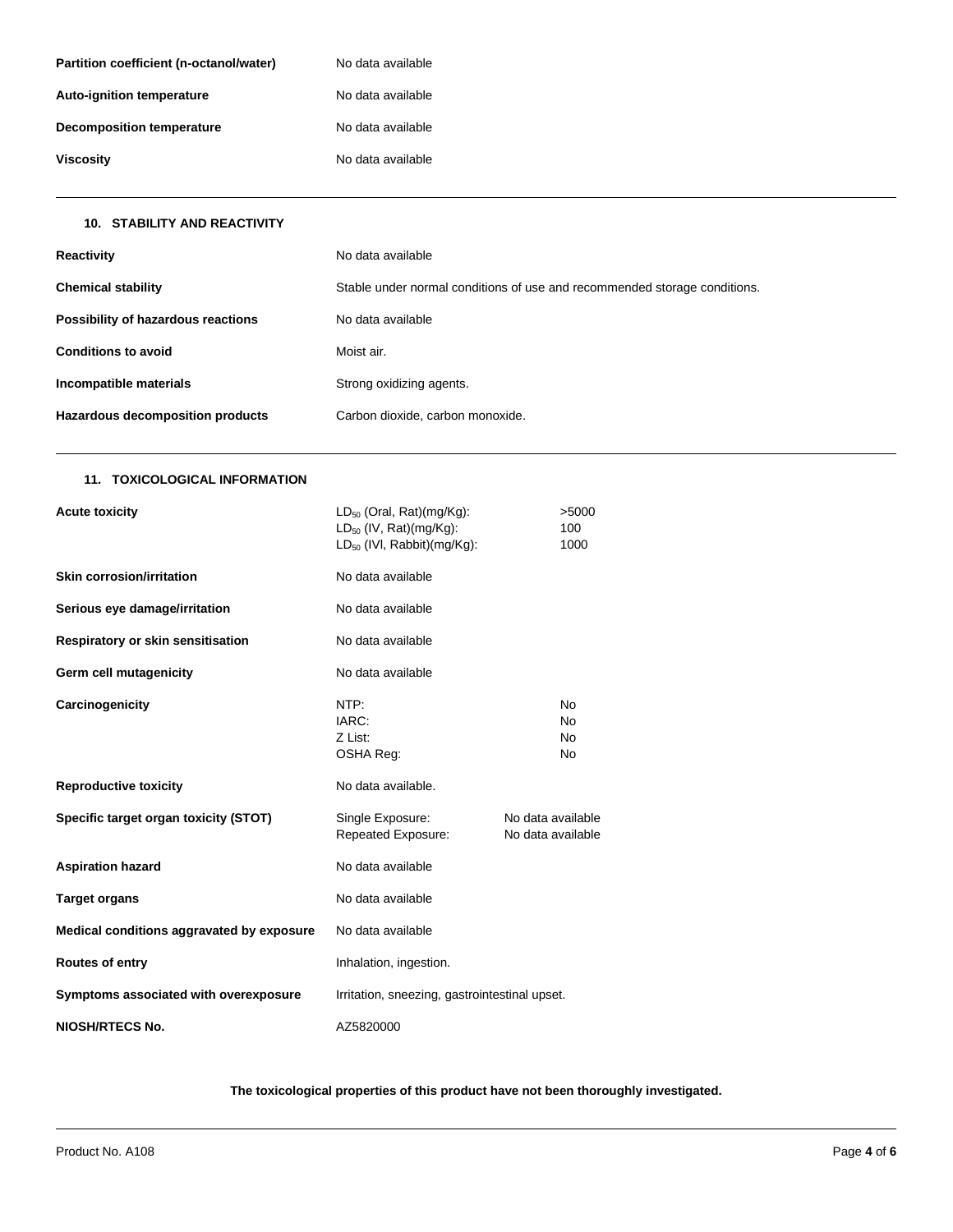## **12. ECOLOGICAL INFORMATION**

| Ecotoxicity                      | No data available |
|----------------------------------|-------------------|
| Persistence and degradability    | No data available |
| <b>Bioaccumulative potential</b> | No data available |
| <b>Mobility in soil</b>          | No data available |
| Other adverse effects            | No data available |

## **13. DISPOSAL CONSIDERATIONS**

| Disposal procedure         | Dispose in accordance with all applicable government, state, and environmental chemical safety<br>practices. |
|----------------------------|--------------------------------------------------------------------------------------------------------------|
| EPA hazardous waste number | No data available.                                                                                           |

# **14. TRANSPORT INFORMATION**

| UN number                      | ADG:<br>IMDG:<br>IATA: | Non-Dangerous Goods<br>Non-Dangerous Goods<br>Non-Dangerous Goods |
|--------------------------------|------------------------|-------------------------------------------------------------------|
| Proper shipping/technical name |                        | Non-Dangerous Goods                                               |
| <b>Hazard Class</b>            | No data available      |                                                                   |
| Packing group                  | No data available      |                                                                   |
| <b>Environmental hazards</b>   | No data available      |                                                                   |
| <b>Special precautions</b>     | No data available      |                                                                   |
| <b>Hazchem</b>                 |                        | Non-Dangerous Goods                                               |

## **15. REGULATORY INFORMATION**

| <b>Notification Status</b> |                                                                                                                                |                                   |
|----------------------------|--------------------------------------------------------------------------------------------------------------------------------|-----------------------------------|
| Australia (AICS):          | Listed                                                                                                                         |                                   |
| New Zealand (NZIoC):       | Not determined                                                                                                                 |                                   |
| USA (TSCA):                | Listed                                                                                                                         |                                   |
| SARA TITLE III:            | Section 302 (EHS) Ingredients:<br>Section 313 Ingredients:<br>Section 304 (EHS/CERCLA) Ingredients:<br>Section 311/312 Hazard: | No<br>No<br>No<br>No SARA hazards |

### **16. OTHER INFORMATION**

| HMIS Rating: | Health Hazard | Chronic Health Hazard | Flammability             | <b>Physical Hazard</b> |
|--------------|---------------|-----------------------|--------------------------|------------------------|
|              |               |                       |                          |                        |
| NFPA Rating: | Health Hazard | Fire Hazard           | <b>Reactivity Hazard</b> | Special Hazard         |
|              |               |                       |                          |                        |